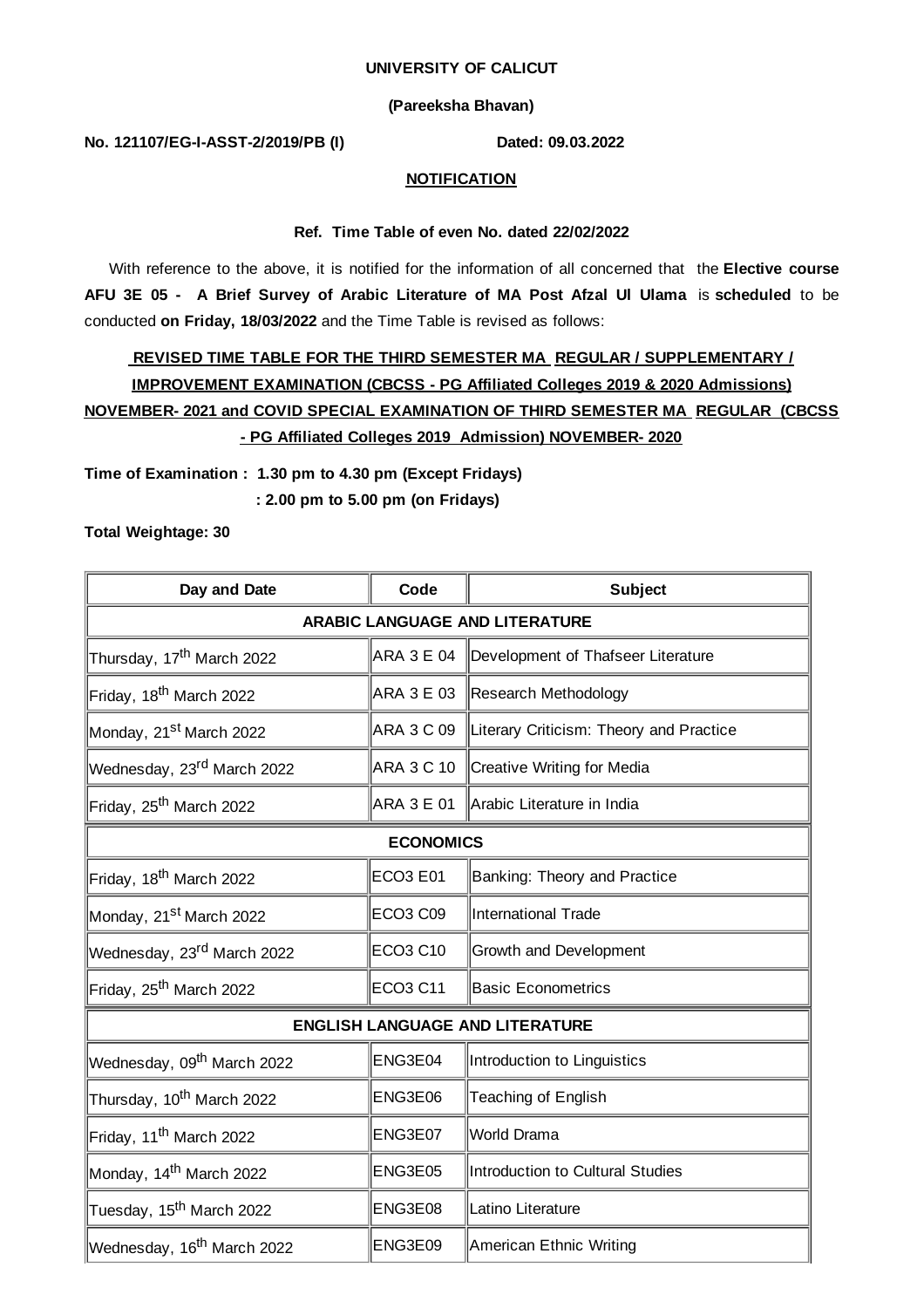| Thursday, 17 <sup>th</sup> March 2022  | ENG3E03          | Women's Writing                                                  |  |  |
|----------------------------------------|------------------|------------------------------------------------------------------|--|--|
|                                        | <b>ENG3E10</b>   | Introduction to Media                                            |  |  |
| Friday, 18 <sup>th</sup> March 2022    | ENG3E02          | European Fiction in Translation                                  |  |  |
| Monday, 21 <sup>st</sup> March 2022    | ENG3 CO9         | Twentieth century British Literature post 1940                   |  |  |
| Wednesday, 23 <sup>rd</sup> March 2022 | <b>ENG3C10</b>   | Literary Criticism and Theory - Part 2                           |  |  |
| Friday, 25 <sup>th</sup> March 2022    | ENG3E01          | <b>Shakespeare Studies</b>                                       |  |  |
|                                        | <b>HINDI</b>     |                                                                  |  |  |
| Friday, 18 <sup>th</sup> March 2022    | HIN 3E 06        | Film Study                                                       |  |  |
| Monday, 21st March 2022                | HIN 3C 09        | Modern Hindi Poetry up to Chayavad                               |  |  |
| Wednesday, 23rd March 2022             | <b>HIN 3C 10</b> | Origin and Development of Hindi Language &<br>Structure Of Hindi |  |  |
| Friday, 25 <sup>th</sup> March 2022    | HIN 3E 02        | Official Language Hindi & Secretarial Drafting                   |  |  |
|                                        | <b>HISTORY</b>   |                                                                  |  |  |
| Wednesday, 09 <sup>th</sup> March 2022 | HIS 3E 02        | Perspectives and Debates on Early Tamilakam                      |  |  |
| Thursday, 10 <sup>th</sup> March 2022  | HIS 3E 05        | Aesthetic Traditions of Medieval India                           |  |  |
| Friday, 11 <sup>th</sup> March 2022    | HIS 3E 06        | Recent Perspectives on Social History of<br>Medieval Kerala      |  |  |
| Monday, 14 <sup>th</sup> March 2022    | <b>HIS 3E 08</b> | Economic History of Modern India                                 |  |  |
| Tuesday, 15 <sup>th</sup> March 2022   | <b>HIS 3E 11</b> | Selected Themes in History of the Medieval<br>Eastern World      |  |  |
| Wednesday, 16 <sup>th</sup> March 2022 | <b>HIS 3E 09</b> | Gender and Caste in Modern India                                 |  |  |
| Thursday, 17 <sup>th</sup> March 2022  | <b>HIS 3E 07</b> | Social Movements in Modern India                                 |  |  |
| Friday, 18 <sup>th</sup> March 2022    | <b>HIS 3E 04</b> | Selected Themes in Economic History of<br>Medieval India         |  |  |
| Monday, 21 <sup>st</sup> March 2022    | <b>HIS 3C01</b>  | Perspectives on Colonialism in India                             |  |  |
| Wednesday, 23 <sup>rd</sup> March 2022 | <b>HIS 3C02</b>  | Discourses on Indian Nationalism                                 |  |  |
| Friday, 25 <sup>th</sup> March 2022    | <b>HIS 3E 01</b> | Emerging Trends in Early Indian History                          |  |  |
|                                        | <b>HIS 3E 10</b> | Selected Themes in Ancient World History                         |  |  |
| <b>ISLAMIC FINANCE</b>                 |                  |                                                                  |  |  |
| Thursday, 17 <sup>th</sup> March 2022  | IFC 3 E02        | <b>Business economics</b>                                        |  |  |
| Friday, 18 <sup>th</sup> March 2022    | IFC 3 E01        | Islamic capital market and fund management                       |  |  |
| Monday, 21 <sup>st</sup> March 2022    | IFC 3 C 09       | <b>Islamic Banking Theory and Practice</b>                       |  |  |
| Wednesday, 23 <sup>rd</sup> March 2022 | IFC 3 C 10       | Research methodology                                             |  |  |
| Friday, 25 <sup>th</sup> March 2022    | IFC 3 C 11       | Accounting in Islamic Financial Institution                      |  |  |
|                                        |                  |                                                                  |  |  |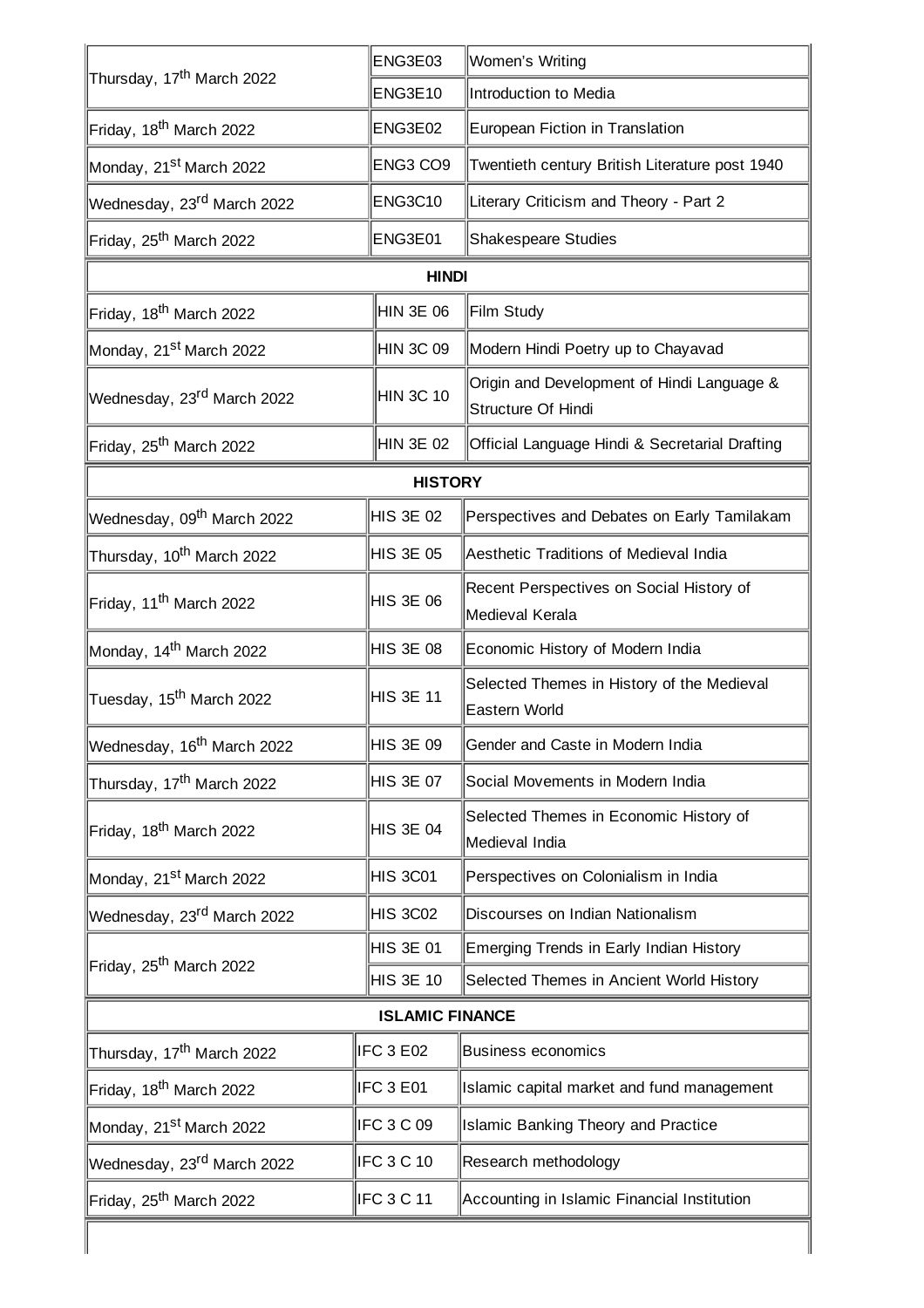|                                        | <b>ISLAMIC HISTORY</b> |                                                                    |  |  |  |
|----------------------------------------|------------------------|--------------------------------------------------------------------|--|--|--|
| Thursday, 17 <sup>th</sup> March 2022  | <b>ISH 3 E 02</b>      | Contemporary Reading On Ibn Khaldun                                |  |  |  |
|                                        | ISH 3 E 05             | <b>Islam And Orientalism</b>                                       |  |  |  |
| Friday, 18 <sup>th</sup> March 2022    | ISH 3E 01              | Economics & Finance In Islam                                       |  |  |  |
|                                        | ISH 3 E 03             | Islam In South East Asia                                           |  |  |  |
| Monday, 21 <sup>st</sup> March 2022    | ISH 3 C 01             | The Ottoman Turkey & The Safavid Persia                            |  |  |  |
| Wednesday, 23rd March 2022             | ISH 3 C 02             | Muslim Contributions To Knowledge & Culture                        |  |  |  |
| Friday, 25 <sup>th</sup> March 2022    | ISH 3 C 03             | Arab World In 20 <sup>th</sup> Century                             |  |  |  |
|                                        | <b>ISLAMIC STUDIES</b> |                                                                    |  |  |  |
| Friday, 18 <sup>th</sup> March 2022    | ISL3 E04               | Scientific Legacy of Muslim World                                  |  |  |  |
| Monday, 21 <sup>st</sup> March 2022    | ISL3 C09               | Islam in Africa and Europe                                         |  |  |  |
| Wednesday, 23 <sup>rd</sup> March 2022 | ISL3 C10               | Islam in India                                                     |  |  |  |
| Friday, 25 <sup>th</sup> March 2022    | <b>ISL3 E01</b>        | <b>Islamic Economics</b>                                           |  |  |  |
|                                        |                        | MALAYALAM LANGUAGE AND LITERATURE                                  |  |  |  |
| Monday, 14 <sup>th</sup> March 2022    |                        | MAL3 E08 Media Studies                                             |  |  |  |
| Tuesday, 15 <sup>th</sup> March 2022   |                        | MAL3 E12 Malayalam Writing and Research Methodology                |  |  |  |
|                                        |                        | MAL3 E09 Malayalam Drama                                           |  |  |  |
| Thursday, 17 <sup>th</sup> March 2022  |                        | MAL3 E10 Study of Kerala Arts                                      |  |  |  |
|                                        |                        | MAL3 E11 Contemporary Malayalam Poetry                             |  |  |  |
| Friday, 18 <sup>th</sup> March 2022    | MAL3 E07 Film Studies  |                                                                    |  |  |  |
| Monday, 21st March 2022                | MAL3 C09               | Sanskrit - I                                                       |  |  |  |
| Wednesday, 23rd March 2022             | MAL3 C10               | Malayalam Literary Criticism                                       |  |  |  |
| Friday, 25 <sup>th</sup> March 2022    |                        | $\rm{MAL3}$ $\rm{E01} \rm{$ Translation and Comparative Literature |  |  |  |
|                                        | MAL3 E02 Narratology   |                                                                    |  |  |  |
|                                        | MAL3 E03 Fiction       |                                                                    |  |  |  |
|                                        |                        | MAL3 E04 Eco - Feminist - Dalit Literature                         |  |  |  |
| <b>MALAYALAM WITH JOURNALISM</b>       |                        |                                                                    |  |  |  |
| Thursday, 17 <sup>th</sup> March 2022  |                        | MAL3 E11  Contemporary Malayalam Poetry                            |  |  |  |
| Friday, 18 <sup>th</sup> March 2022    | MAL3 E07 Film Studies  |                                                                    |  |  |  |
| Monday, 21 <sup>st</sup> March 2022    | MAL3 C05               | News Reporting                                                     |  |  |  |
| Wednesday, 23 <sup>rd</sup> March 2022 | MAL3 C10               | Malayalam Literary Criticism                                       |  |  |  |
| Friday, 25 <sup>th</sup> March 2022    |                        | MAL3 E04 Eco - Feminist - Dalit Literature                         |  |  |  |
| <b>MULTIMEDIA</b>                      |                        |                                                                    |  |  |  |
| Friday, 18 <sup>th</sup> March 2022    | MMM3E02                | Digital Media Studies                                              |  |  |  |
|                                        |                        | MMM3E04 Corparative Communication & PR                             |  |  |  |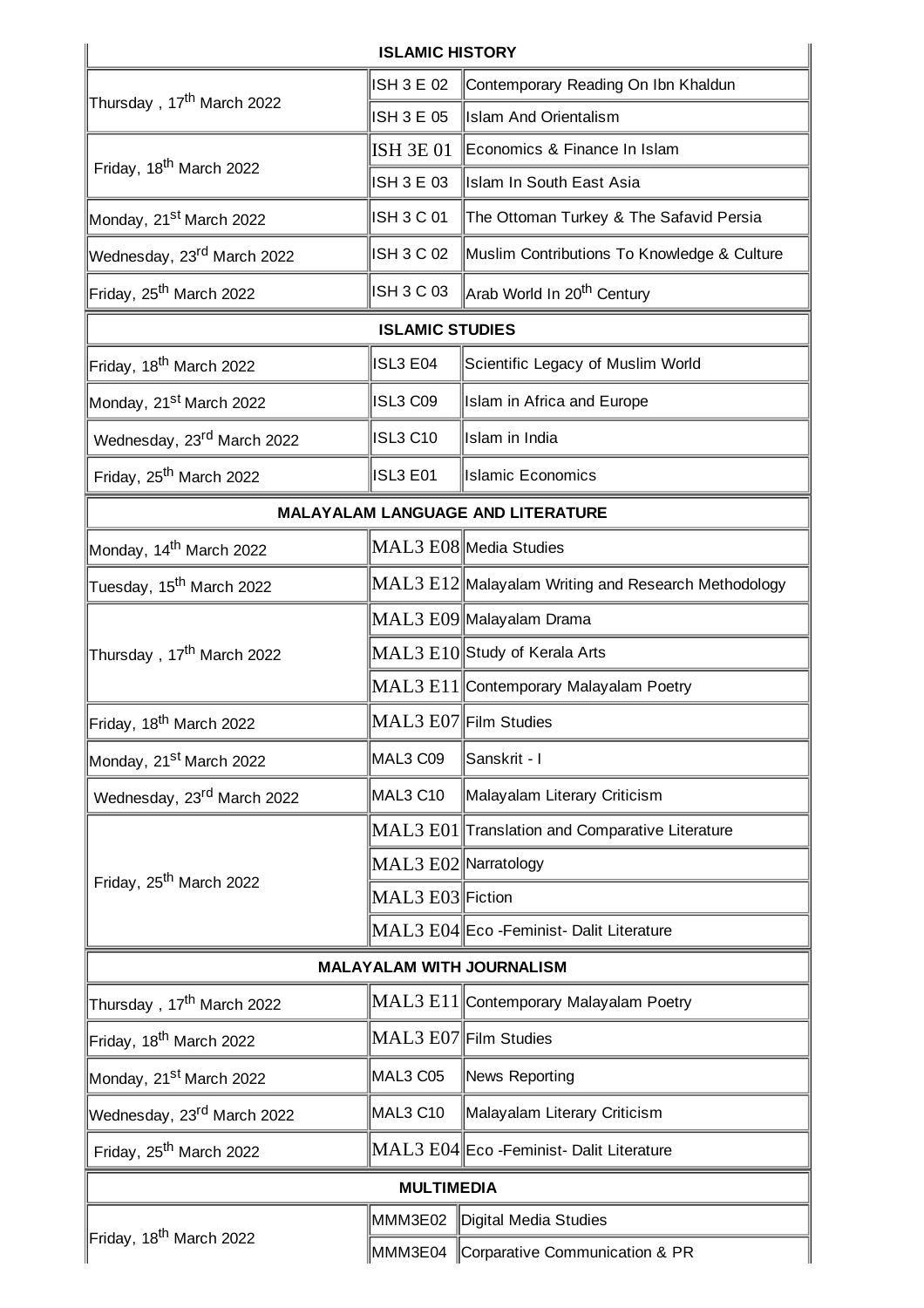| Monday, 21 <sup>st</sup> March 2022    | MMM3C01 New Media   |                                                    |  |  |  |
|----------------------------------------|---------------------|----------------------------------------------------|--|--|--|
| Wednesday, 23 <sup>rd</sup> March 2022 |                     | MMM3C02 Modelling & Character Designing            |  |  |  |
| Friday, 25 <sup>th</sup> March 2022    | MMM3E01             | Brief History Of Cinema                            |  |  |  |
| <b>MUSIC</b>                           |                     |                                                    |  |  |  |
| Monday, 21 <sup>st</sup> March 2022    | MUS3C09             | History of Music of the Modern Period              |  |  |  |
|                                        | <b>PHILOSOPHY</b>   |                                                    |  |  |  |
| Friday, 18 <sup>th</sup> March 2022    | PHL3 E04            | Philosophy of Wittgenstein                         |  |  |  |
| Monday, 21 <sup>st</sup> March 2022    | PHL3 C09            | The Socio-Economic Philosophy of<br>Mahatma Gandhi |  |  |  |
| Wednesday, 23rd March 2022             | <b>PHL3 C10</b>     | Philosophy of Mind                                 |  |  |  |
| Friday, 25 <sup>th</sup> March 2022    | PHL3 E01            | Philosophy of Science                              |  |  |  |
| <b>POLITICAL SCIENCE</b>               |                     |                                                    |  |  |  |
| Thursday, 17 <sup>th</sup> March 2022  | POL3E02             | Indian Administration                              |  |  |  |
| Friday, 18 <sup>th</sup> March 2022    | POL3E01             | Human Rights in India                              |  |  |  |
| Monday, 21 <sup>st</sup> March 2022    | POL3C09             | Research Methodology                               |  |  |  |
| Wednesday, 23 <sup>rd</sup> March 2022 | POL3C10             | Political Theory: Marxian Tradition                |  |  |  |
| Friday, 25 <sup>th</sup> March 2022    | POL3C11             | <b>Issues in International Politics</b>            |  |  |  |
|                                        | POST AFZAL UL ULAMA |                                                    |  |  |  |
| Friday, 18 <sup>th</sup> March 2022    | AFU 3 E 04          | Media Writing                                      |  |  |  |
|                                        | AFU 3 E 06          | Comparative Religion                               |  |  |  |
|                                        | AFU 3 E 05          | A Brief Survey of Arabic Literature                |  |  |  |
| Monday, 21 <sup>st</sup> March 2022    | AFU 3 C 09          | Principles of Law and Justice                      |  |  |  |
| Wednesday, 23 <sup>rd</sup> March 2022 | AFU 3 C 10          | <b>Islamic Economics</b>                           |  |  |  |
| Friday, 25 <sup>th</sup> March 2022    | AFU 3 E 01          | Research Methodology                               |  |  |  |
| <b>PUBLIC ADMINISTRATION</b>           |                     |                                                    |  |  |  |
| Thursday, 17 <sup>th</sup> March 2022  | PUB3E03             | International Organizations and Administration     |  |  |  |
| Friday, 18 <sup>th</sup> March 2022    | PUB3E02             | Economic Policy and Administration                 |  |  |  |
| Monday, 21 <sup>st</sup> March 2022    | <b>PUB3C09</b>      | Disaster Management                                |  |  |  |
| Wednesday, 23 <sup>rd</sup> March 2022 | <b>PUB3C10</b>      | Research Methodology                               |  |  |  |
| Friday, 25 <sup>th</sup> March 2022    | PUB3C11             | Public Policy Analysis                             |  |  |  |
| <b>SANSKRIT GENERAL</b>                |                     |                                                    |  |  |  |
| Friday, 18 <sup>th</sup> March 2022    |                     | SKT 3 E 03 Manuscriptology & Textual Criticism     |  |  |  |
|                                        |                     |                                                    |  |  |  |
| Monday, 21 <sup>st</sup> March 2022    | <b>SKT 3 C09</b>    | Vedic Traditions                                   |  |  |  |